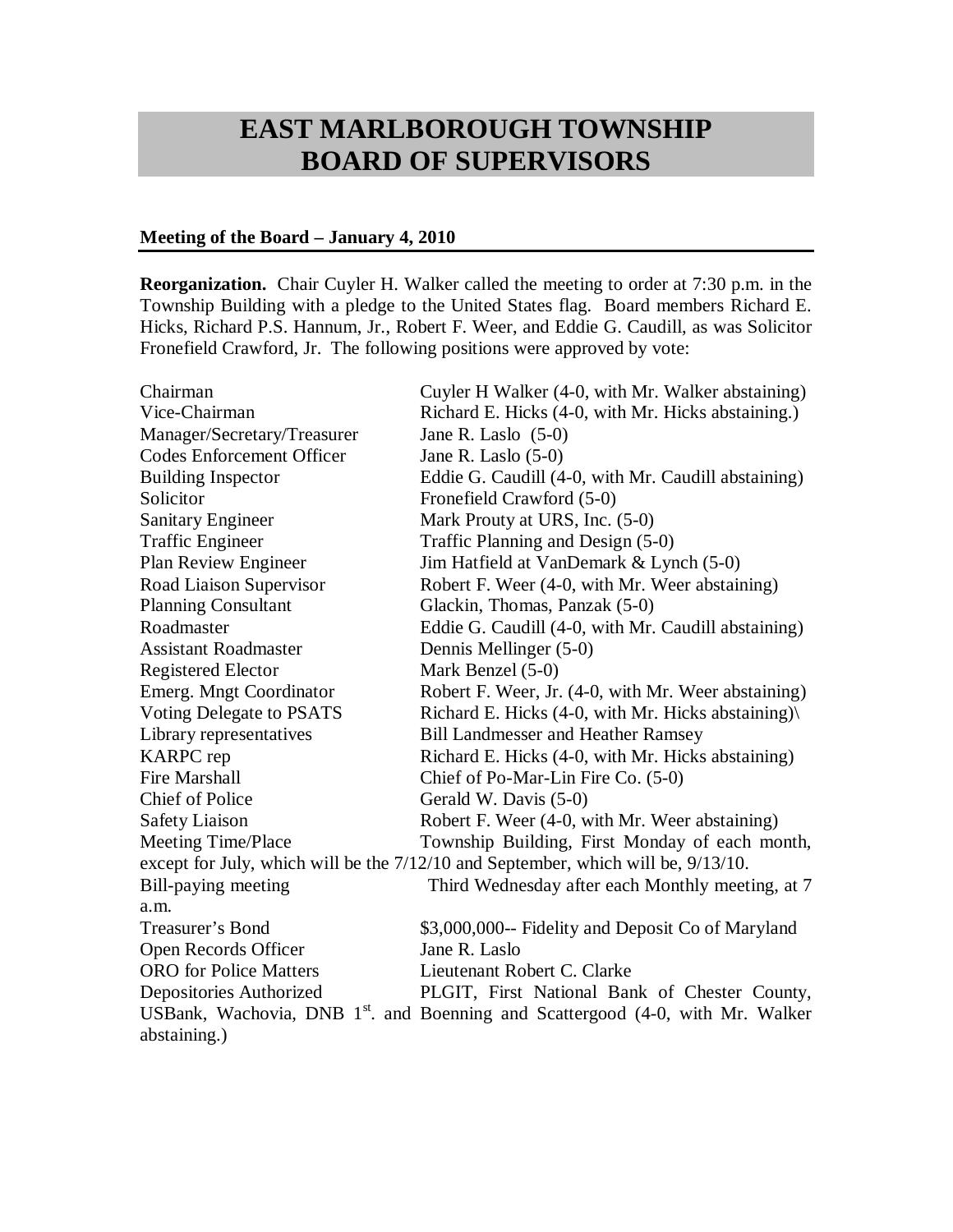**Meeting of the Board – January 4, 2010 Page 2 of 3**

**Minutes of December 7, 2009.** By unanimous vote (5-0), the minutes were approved, as prepared.

**Public Comment Period.** There were no public comments.

**Resolutions for Appointments to Township Committees, Boards, Etc.** The following resolutions were approved unanimously.

**Resolution 2010-01 –** Establishing and confirming members and terms for the Planning Commission.

**Resolution 2010-02** – Authorizing Certified Public Accountant, Tim Umbreit, to audit the Township financial accounts

**Resolution 2010-03 -** Establishing and confirming members and terms for the HARB.

**Resolution 2010-04** – Establishing and confirming members and terms for the Historic Commission.

**Lingo Subdivision- Two-lot Plan on Oak Tree Road.** The plan was represented by the applicant, Greg Lingo; counsel, John Good, Esq.; and Charles Karat of Stantec Engineering. By unanimous vote (5-0), the plans were approved, subject to:

- a) Receipt of DEP approval for the sewage planning,
- b) Recordation of the final Declaration, and
- c) Report from VanDemark & Lynch that the plans are complete and correct.

**Longwood Gardens – Request for Board support for variance –** Brian Nagle, Esq. and Mark Winnicki, the facilities manager at Longwood, presented the request to use existing apartments in two buildings on the site for: a) housing for Longwood employees and b) storage of Longwood Gardens equipment. The supervisors voted unanimously (5- 0), to support the variance request, provided that: a) the occupancy of the buildings be limited to Longwood Employees, b) a right of way twenty-five feet from center of Valley Road and extending the entire road frontage of the property be dedicated to East Marlborough Township, c) the existing subdivision plan, providing for seven building lots, be withdrawn, without prejudice, d) there be no physical expansion of the existing dwelling units on the property, and e) Longwood minimize any tree clearing when providing for an accessway from its existing property to the subject site.

**Recessed Public Meeting**. The public meeting was recessed while the Board convened a public hearing on an application by Wal-Mart to expand the delivery hours for the proposed expansion of the site.

**PLGIT Participation Agreement.** By unanimous vote (5-0), the Board approved the agreement providing for scanning of all checks to be deposited with PLGIT in the Township accounts.